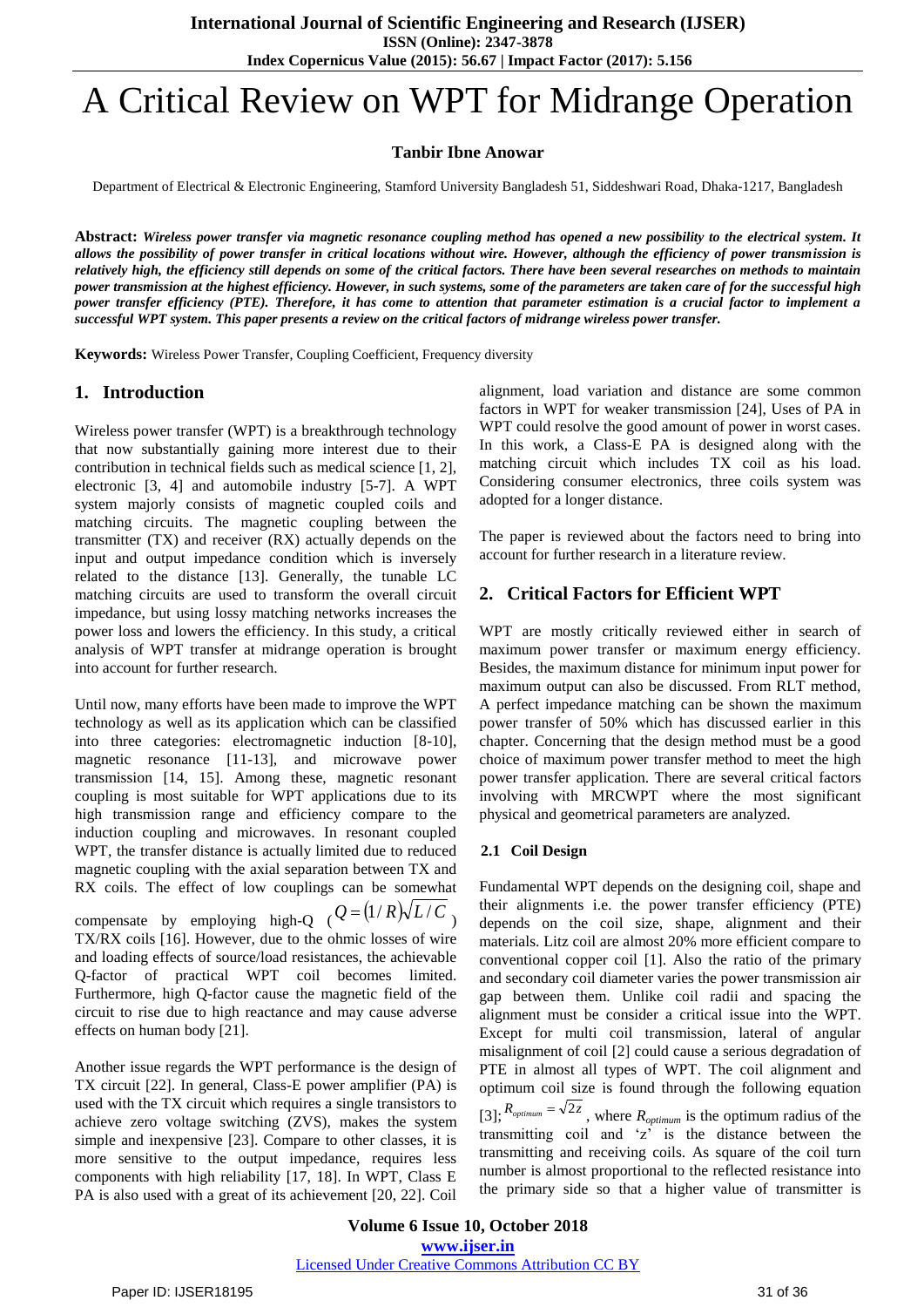required to design for the maximum PTE  $[4]$ . Fig  $1.1(a)$ shows a deviation of mutual inductance change with the change of coil radii and shape.



**Figure 1.1:** (a) Deviation of Mutual inductance due to different coil radii and shape [\[5\]](#page-4-4) (b) Q factor analysis of overall condition of Efficiency, Transferred power and coupling co-efficient. [\[6\]](#page-4-5) (c) coil radius versus efficiency and gain [\[7\]](#page-4-6)

In Figure 1.1 (b), the effects of high-Q show an excellent improvement of η at the critical coupling. From Eqn. (2.40) the effects would be recognized clear mathematically. In WPT, Minimum circuit Q could be analyzed further for better PTE [\[8\]](#page-4-7). However, the coil geometry is still considered for further research and developments due to the different shapes (Spiral coil, flat coil, square coil, and circular coil) that are affecting different PTEs. As the coil turn number and its parasitic resistance directly related to the efficiency, designer must choose the appropriate turn number to reach the desired inductance, from Figure 2.16, the critical coupling condition exhibits the relation with turn number. Also from RLT, the effect of deviation of parasitic resistance of the coil can straightforwardly be observed [\[4\]](#page-4-3).



**Figure 1.2:** Coupling condition due to the coil turn number [\[9\]](#page-4-8) (a) Under coupling (b) Over coupling and (c) critical coupling condition

## **2.2 Material Study**

Unlike the copper wire, Litz wire is widely used for coil design. Besides the litz wire, magneto plated wire is also used for different analysis to achieve the maximum PTE. Unlike the litz wire, which has proven the certain quality of PTE, meta-materials are also a good choice in WPT[\[10\]](#page-4-9) the high Q is possible with the meta-materials that can further increasing the PTE[\[1\]](#page-4-0). The negative refractive index and evanescent wave amplification factor can particularly control the surrounding flux distribution. In recent years, high

**Volume 6 Issue 10, October 2018 www.ijser.in** Licensed Under Creative Commons Attribution CC BY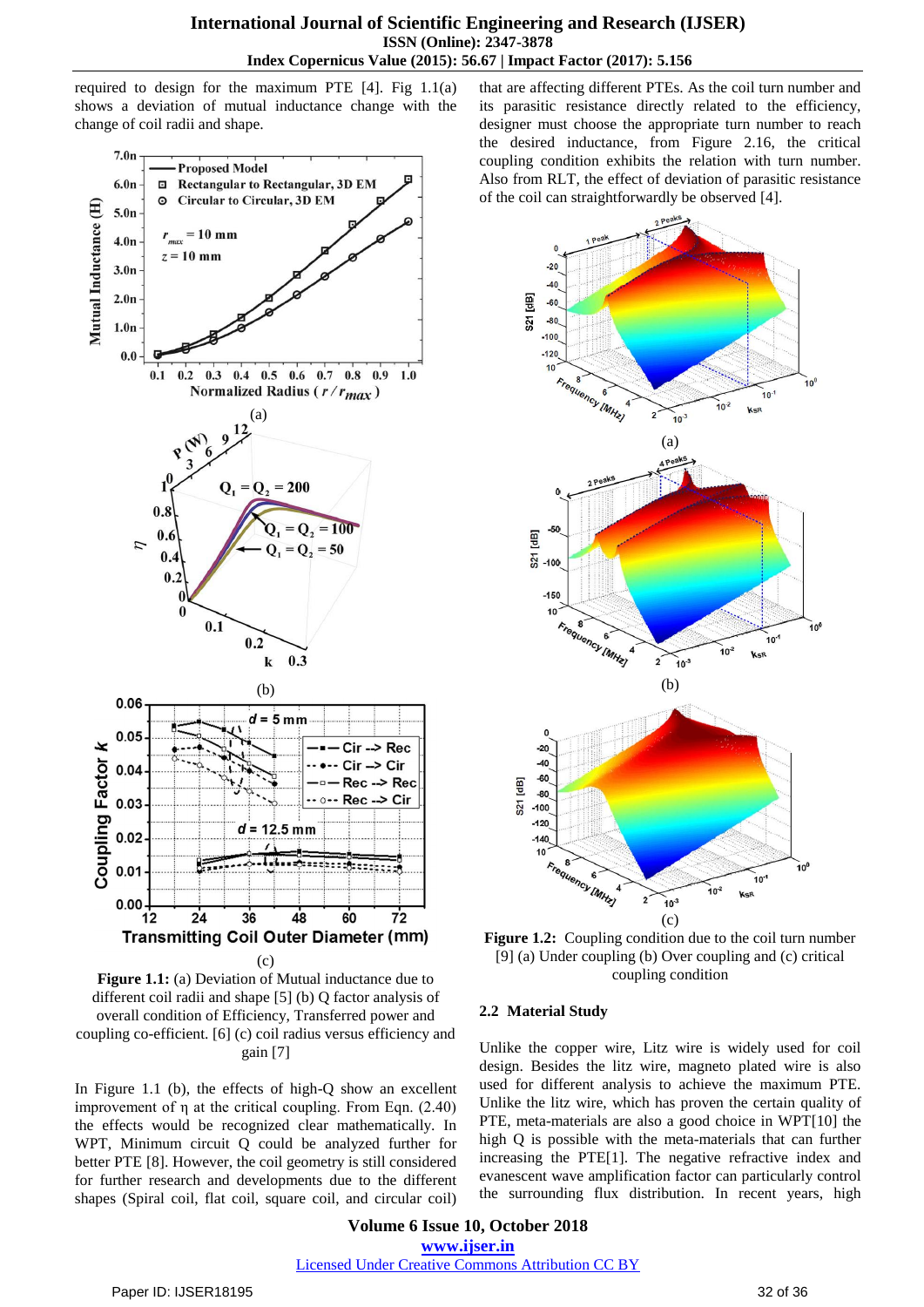temperature superconductor (HTS) [\[11\]](#page-4-10), shows the increasing of the efficiency for 2 resonators or multi coil but the transfer distances failed to increase significantly. So that, for efficient PTE at WPT, the material studies is required for appropriate methodology.

## **2.3 Coupling Coefficient**

There are 3 coupling condition shown in Figure 1.3, where each of them exhibits different properties, in under/over coupling condition, the frequency splitting occurs. A serious degradation of power loss occurs at operating point rather than of that Splitting resonant frequency. From Neumann's Law, a slight increase of coupling coefficient can increase the induced voltage into the secondary side and thus increase the gain or transfer efficiency. Strong Coupling Magnetic Resonance (SCMR) and Weak Coupling Magnetic Resonance (WCMR) are both useful of transferring power in any WPT system. It is been observed in many experiments using the WCMR between the repeaters to increase the distance while the coil-loop distance remain fixed at the critical coupling condition which exhibits a SCMR [\[12\]](#page-4-11). Adaptive coupling between coil-loop-loop-coil (4-coild) and multi coils (3, 4, 5 etc. number of coils) can consider for further maximizing the efficiency to find out the possible critical coupling in different cases. Deviation of coupling coefficient will cause a mismatch of impedance and thus effect of loss into the system[\[13\]](#page-4-12). Auto tuning of impedance matching into the maximum power transfer method could reduce the effect of change of coupling coefficient from the critical point of any operating frequency. Cross coupling between multi coils still get some effect on PTE, however the effect could be worst if the optimum load is not selected carefully [\[14\]](#page-4-13).

## **2.4 Impedance Matching**

The effect of impedance matching is very common into any transmission system. In WPT, operating frequency is been chosen with respect to efficiency maximization and system power transfer and is limited by the coil design. High frequency uses for operating frequency like microwave transmission, the distance could be covered longer with low power and vice versa. In WPT, the characteristic impedance of ' $\chi$ ' could be written as [\[15\]](#page-4-14);  $\chi = \omega_0 \kappa_{12} \sqrt{L_1 L_2}$  where  $\omega_0$ ,  $\kappa$ 12, L1 and L2 are the resonant frequency, coupling coefficient, primary and secondary coil inductance respectively. Thus, increasing coil distance will decrease the coupling coefficient and mutual inductance as well as the impedance parameter. This mismatching can be compensated by considering Impedance Matched Network (IMN). IMN can be developed through L/Π network (2/4 coil transmission) to compensate the matching both in transmitting and receiving sides[\[16\]](#page-4-15).



(c)

**Figure 1.3:** Effects of (a) Coupling coefficient[\[17\]](#page-5-0) and (b) characteristic impedance versus efficiency [\[16\]](#page-4-15)(c) Impedance inverter equivalent circuit[\[18\]](#page-5-1)

A popular method of impedance matching is to consider an impedance inverter to invert all the shunt resonators to series configuration and find the impedance matching both in input and output sides, In [\[18\]](#page-5-1) the novelty of the methods considered into the multi receiver coil model to describe the effect of power division analysis in each step as well as handling capability of multiple impedance parameters. The next phase of the WPT applications require an auto matching of the impedance for multi receiver.

In many methods adaptive impedance matching effect is analysed to increase the PTE, The possible choice of L/ Π network are limited for series/parallel topology. Impedance matching coupling coefficient could also a feasible solution to achieving maximum distance of power transfer where in [\[19\]](#page-5-2) the effect of impedance inverter is considered into coupling coefficient. The choice gets priority due to its simplicity for better understanding of other parameters relating to the coupling coefficient like (Q factor, Coil size, Coil inductance and parasitic capacitance as well as operating frequency). Besides of matching network,

**Volume 6 Issue 10, October 2018 www.ijser.in** Licensed Under Creative Commons Attribution CC BY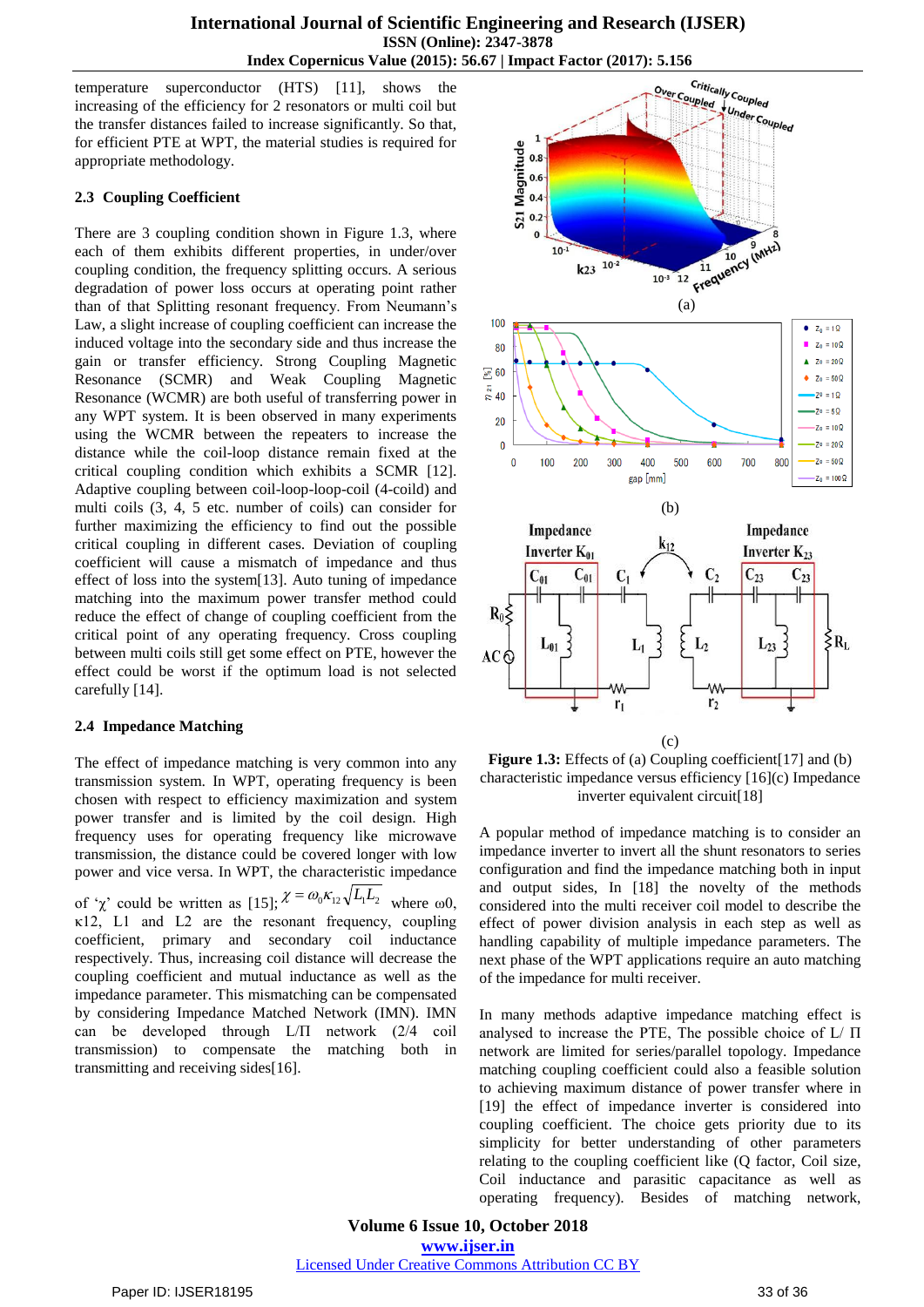## **International Journal of Scientific Engineering and Research (IJSER) ISSN (Online): 2347-3878 Index Copernicus Value (2015): 56.67 | Impact Factor (2017): 5.156**

additional circuitry like a DC-DC converter could be used for matching impedance without changing the load resistance [\[20\]](#page-5-3). In IMN, the scope is still open for the dynamic case of impedance matching. In a closed system WPT[\[21\]](#page-5-4) it is possible to maintain an auto-tuning procedure (describes with relay switching) but considering a continuous communication between the transmitting sides, However in Maximum Energy Efficiency Tracking (MEET), introduced of tracking the minimum input power for any required output and does not require a continuous communication between coils, thus the experimental analysis by choosing the optimum load impedance in MEET provides an advantage over closed system WPT [\[21\]](#page-5-4) For any two port network, A, B, C and D are the characteristic impedance parameter, Vi, Ii are the voltage and current for the source and load  $(i=1, 2)$  then the relation can be brought from figure  $10(c)$  as;  $\mathcal{L}$ ſ <sup>1</sup>  $\mathcal{L}$ ſ 2 1 *V A B V*

 $\bigg\}$ J  $\mathsf{I}$ V I y  $\mathsf{I}$ L  $\begin{pmatrix} A & B \\ C & D \end{pmatrix} \begin{pmatrix} V_2 \\ I_2 \end{pmatrix}$  $\mathbf{I}$ J  $\mathsf{I}$ L 1 *I C D I* and the matched impedance of  $Z_{source} = \sqrt{AB/CD}$  and  $Z_{source} = \sqrt{BD/AC}$  where, The effect

of the transfer efficiency can be shown from the following figure before and after matching the IMN;



The experimental analysis in Figure 1.4 shows a decrement of η11 minimum 10% after using the IMN. The technique of considering load monitoring could also improve the WPT system to avoid the error of selecting optimum load. One of the characteristic impedance is shown in Figure 1.5. The error equation with respect to source is found [\[22\]](#page-5-5);

$$
\frac{\partial Z_L}{\partial V_S} = -\frac{(\omega L_{m,12})^2 I_1}{(V_S - Z_{in} I_1)^2} \tag{1}
$$

Though MRC is promising to the zero properties of image impedance, but still the properties cannot be neglected due to the effect of mismatched impedance. So that, an image impedance matching [\[23\]](#page-5-6) could be studied further for the MRCWPT.

## **2.5 Frequency Diversity**

For a strong coupling condition, when the coils are brought close together or the weak coupling condition, when the coils are taken far from each other then, the frequency splitting phenomenon could took place. System architecture with multi-relay, multi-transmitter and multi-receiver coils, if neighboring two or more resonant coils are brought in close proximity that their magnetic fields are relatively strongly coupled then frequency splitting may be occurred too [\[24\]](#page-5-7). Though the reflected impedance is lower than to the input impedance but in over coupled (mostly)/ under coupled region the effect of the reflected impedance is higher than input impedance. This effect happens due to the increased coupling coefficient, so that the effect occurs into the operating frequency and started to deliver power in different frequency. This phenomenon is well known by frequency splitting. In Fig 1.5, shows the effect of changing resonant frequency by the effect of load, for the higher Q-factor the resonant frequency becomes more difficult to In splitting [\[9\]](#page-4-8), four resonant frequency is under different coupling condition. From the previous discussion, the coupling coefficient relates with the frequency diversity, thus the effect can further be implemented rather suppressed. In many multi transmitter/receiver or repeater systems in MRCWPT, the deviation of coupling coefficient from its optimum point can be traced out and then the operating frequency can be obtained at that point to obtain the maximum PTE [\[14\]](#page-4-13). For any 2 coil MRCWPT, possible adjacent operating frequencies can be found as;

$$
\omega_{1,2} = \sqrt{\sqrt{(2 - \mathcal{Q}^{-2}) \pm \sqrt{(2 - \mathcal{Q}^{-2})^2 - 4(1 - \kappa_{12}^2)} / 2(1 - \kappa_{12}^2)}}
$$
(2)

where,  $\omega 1 = \omega^2$ ,  $\kappa 12$  is the coupling coefficient, Q is the quality factor.



**Figure 1.5:**Frequency splitting phenomenon [\[9\]](#page-4-8)

So, further scope of research lies to study on the different arrangement of system architecture to analyze the frequency splitting and its utilization.

#### **2.6 Multiple Transmitters/Receivers Design:**

In consumer electronics and commercial applications WPT could be designed to need of multiple TX and RX. Developing the multiple phenomena in WPT application will bring a challenge to the future works, where a lot of parameters need to be handled firmly with its resonant point. A frequency splitting may occur due to simultaneous coupling adjustment of TX and multiple RX coil. So, the efficiency of WPT could further be enhanced using impedance inverter method, which is aptly considered for the analysis of multiple TX of RX design[\[25\]](#page-5-8). In [\[26\]](#page-5-9), a methodical study shows the effect of using multiple TX/RX in WPT system compare to the single coil, due to multiple TX the RX coil could have an effect of difficulties to obtain a critical coupling situation and thus the PTE could be degraded, But multiple RX is convenient to use to improve PTE. In [\[27\]](#page-5-10), a vector control mechanism is derived in

**Volume 6 Issue 10, October 2018 www.ijser.in**

Licensed Under Creative Commons Attribution CC BY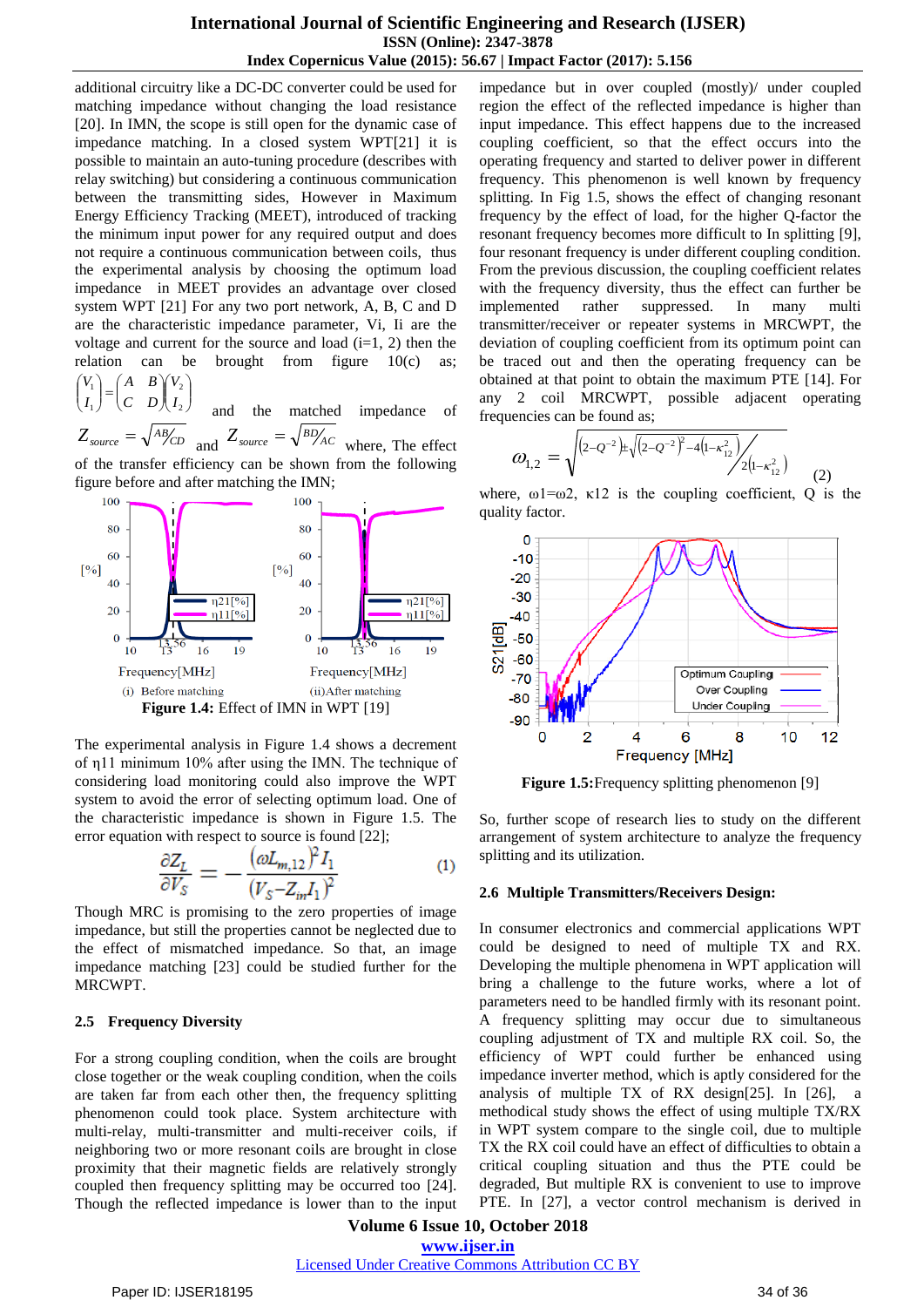## **International Journal of Scientific Engineering and Research (IJSER) ISSN (Online): 2347-3878 Index Copernicus Value (2015): 56.67 | Impact Factor (2017): 5.156**

contrast with the conventional power division method and reported the increase of PTE using two TX coil. PTE depends on several parameters as well as load impedance; increasing the repeater thus effects of loading into the TX side and thus the transmission distance can achieved higher but due to the coupling effect of the added coil degrades the maximum power transfer. Multiple resonant frequency may arise due to the multiple RX and thus from Eqn. (2), the choice of appropriate resonant frequency can be chosen. A further analysis of repeater coil or multi coil transmission can be seen in[\[28-31\]](#page-5-11)and achieved the maximum PTE in multi coil transmission principles. Besides the above discussion on critical factors, Environment is also a critical issue which must be considered for MRCWPT, Effect on temperature and humidity could cause a serious degradation of PTE. Mostly, the frequency range of the MRC is been chosen into the MHz range and required a power amplifier (PA) to enhance the field, the loss of PA is obvious into the higher temperature and would cause an unnecessary power loss into the system as the radiated heat. The conduction loss into the wire (I2R) also need to be analyzed for bigger coil and their materials, such as, the conduction loss of litz wire is higher than that of the copper wire. But the magnetic field enhancement is better into the litz wire provides almost 20% better efficiency [\[32\]](#page-5-12). Also the mutual resistance effect due to the uses of core into the coil. A feasible study of 5m off-distance shows the uses of core inside the hollow coil[\[33\]](#page-5-13). However, the choice of operating frequency is also a very important consideration for higher PTE. For the MRC, due to skin effect and proximity effect the increase of winding resistance may effect of higher frequency [\[34\]](#page-5-14).

# **3. Conclusion**

WPT systems based on magnetic resonant coupling are studied into the literature aspect to enhance the prominent findings and their corresponding critical survey. A thorough study assessing the compliance with midrange operation of WPT has been carried out revealing critical factors and its possible care to be taken of WPT technology.

# **4. Acknowledgement**

This research work is supported by the 'Bangabandhu Fellowship (Under Bangabandhu Science and Technology Fellowship Trust)' sponsored by the Ministry of Science and Technology, Bangladesh.

# **References**

- <span id="page-4-0"></span>[1] T. Mizuno, S. Yachi, A. Kamiya, and D. Yamamoto, "Improvement in efficiency of wireless power transfer of magnetic resonant coupling using magnetoplated wire," IEEE Transactions on Magnetics, vol. 47, pp. 4445- 4448, 2011.
- <span id="page-4-1"></span>[2] K. Fotopoulou and B. W. Flynn, "Wireless power transfer in loosely coupled links: Coil misalignment model," IEEE Transactions on Magnetics, vol. 47, pp. 416-430, 2011.
- <span id="page-4-2"></span>[3] M. Q. Nguyen, Z. Hughes, P. Woods, Y.-S. Seo, S. Rao, and J. Chiao, "Field distribution models of spiral coil for

misalignment analysis in wireless power transfer systems," IEEE Transactions on Microwave Theory and Techniques, vol. 62, pp. 920-930, 2014.

- <span id="page-4-3"></span>[4] D. Ahn and S. Hong, "A transmitter or a receiver consisting of two strongly coupled resonators for enhanced resonant coupling in wireless power transfer," IEEE Transactions on Industrial Electronics, vol. 61, pp. 1193-1203, 2014.
- <span id="page-4-4"></span>[5] S. Raju, R. Wu, M. Chan, and C. P. Yue, "Modeling of mutual coupling between planar inductors in wireless power applications," IEEE Transactions on Power Electronics, vol. 29, pp. 481-490, 2014.
- <span id="page-4-5"></span>[6] X. Ju, L. Dong, X. Huang, and X. Liao, "Switching technique for inductive power transfer at high-\$ Q \$ regimes," IEEE Transactions on Industrial Electronics, vol. 62, pp. 2164-2173, 2015.
- <span id="page-4-6"></span>[7] R. Wu, W. Li, H. Luo, J. K. Sin, and C. P. Yue, "Design and characterization of wireless power links for brain– machine interface applications," IEEE Transactions on Power Electronics, vol. 29, pp. 5462-5471, 2014.
- <span id="page-4-7"></span>[8] A. P. Sample, B. H. Waters, S. T. Wisdom, and J. R. Smith, "Enabling seamless wireless power delivery in dynamic environments," Proceedings of the IEEE, vol. 101, pp. 1343-1358, 2013.
- <span id="page-4-8"></span>[9] H. Hwang, J. Moon, B. Lee, C.-h. Jeong, and S.-w. Kim, "An analysis of magnetic resonance coupling effects on wireless power transfer by coil inductance and placement," IEEE Transactions on Consumer Electronics, vol. 60, pp. 203-209, 2014.
- <span id="page-4-9"></span>[10]M. J. Uddin, M. H. Ullah, T. Latef, W. Mahadi, and M. T. Islam, "Making Meta Better: The Synthesis of New-Shaped Periodic Artificial Structures Suitable for Metamaterial Behavior Characterization," IEEE Microwave Magazine, vol. 17, pp. 52-58, 2016.
- <span id="page-4-10"></span>[11]H. Yu, G. Zhang, L. Jing, Q. Liu, W. Yuan, Z. Liu, et al., "Wireless power transfer with HTS transmitting and relaying coils," IEEE Transactions on Applied Superconductivity, vol. 25, pp. 1-5, 2015.
- <span id="page-4-11"></span>[12]D. A. M. Alanson P.Sample, and Joshua R. Smith, "Analysis, Experimental Results, and Range adaption of Magnetically Coupled Resonators for Wireless Power Transfer," IEEE Trans. Ind. Electron, vol. 58, pp. 544- 554, February, 2011 2011.
- <span id="page-4-12"></span>[13]T. P. Duong and J.-W. Lee, "Experimental results of high-efficiency resonant coupling wireless power transfer using a variable coupling method," Microwave and Wireless Components Letters, IEEE, vol. 21, pp. 442-444, 2011.
- <span id="page-4-13"></span>[14]M. Fu, T. Zhang, C. Ma, and X. Zhu, "Efficiency and optimal loads analysis for multiple-receiver wireless power transfer systems," IEEE Transactions on Microwave Theory and Techniques, vol. 63, pp. 801- 812, 2015.
- <span id="page-4-14"></span>[15]K. E. Koh, T. C. Beh, T. Imura, and Y. Hori, "Impedance matching and power division using impedance inverter for wireless power transfer via magnetic resonant coupling," IEEE Transactions on Industry Applications, vol. 50, pp. 2061-2070, 2014.
- <span id="page-4-15"></span>[16]T. Imura and Y. Hori, "Maximizing air gap and efficiency of magnetic resonant coupling for wireless power transfer using equivalent circuit and Neumann